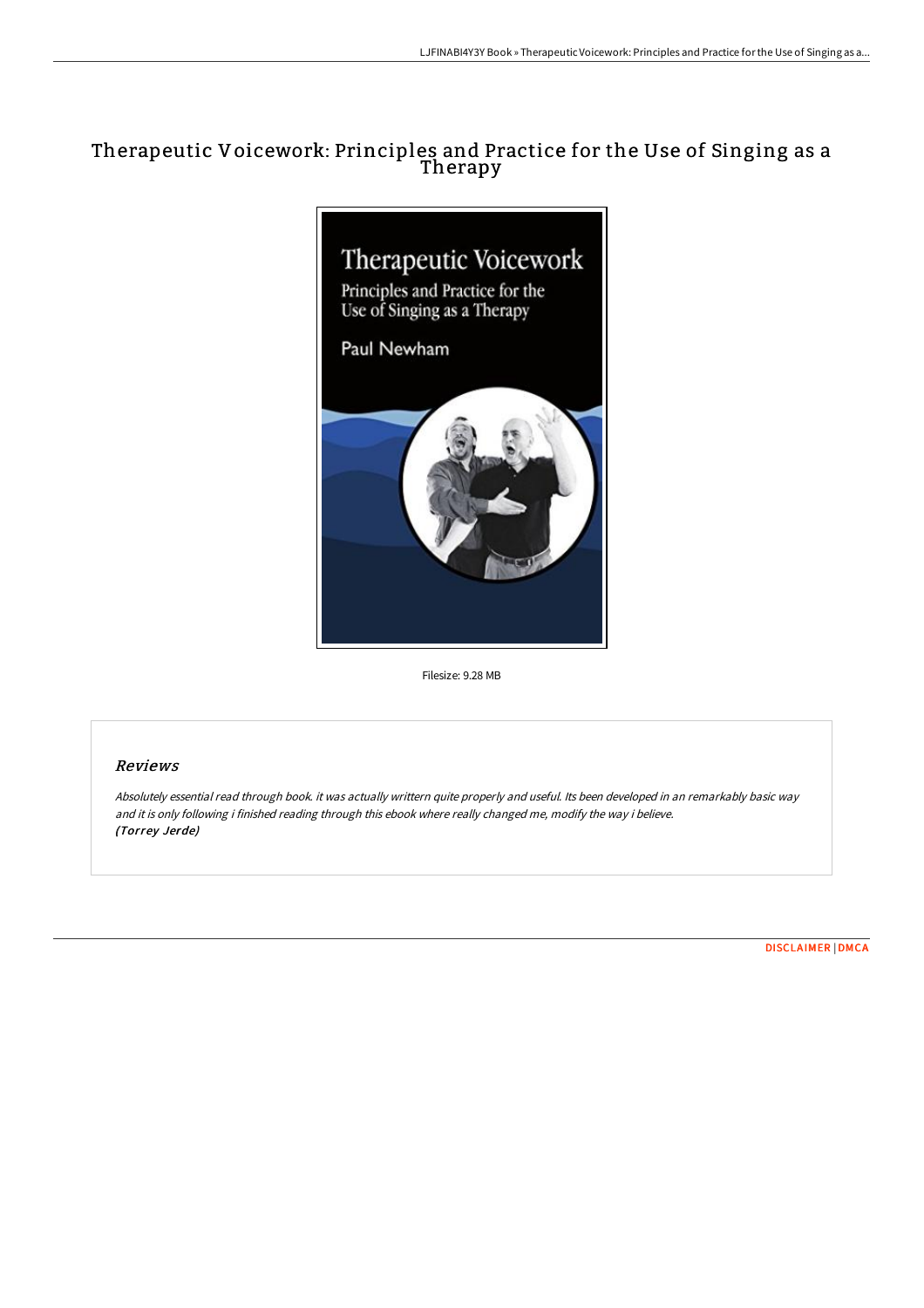## THERAPEUTIC VOICEWORK: PRINCIPLES AND PRACTICE FOR THE USE OF SINGING AS A **THERAPY**



Jessica Kingsley Publishers. Paperback. Book Condition: new. BRAND NEW, Therapeutic Voicework: Principles and Practice for the Use of Singing as a Therapy, Paul Newham, Based on Paul Newham's experience as a voice and movement therapist and on his work running the only professional training course in the psychotherapeutic use of singing currently accredited by the RSA, this book explores both the theory and practice behind the use of voice and singing in expressive arts therapy. Each chapter of the book takes a specific area within which the therapeutic use of voice and singing has been explored and offers a comprehensive history of its development, covering subjects which include infant development, psychoanalysis, analytical psychology, the arts therapies, avant garde theatre and spiritual healing. From this extensive appraisal, the author draws together strands from various disciplines and creates from them a coherent system of Therapeutic Voicework. The presentation of this methodology is woven into each chapter through the description of exercises and case studies. This book will make informative and valuable reading for all those interested in the use of Voicework as a distinct therapeutic process or in combination with drama, movement and music.

⊕ Read [Therapeutic](http://techno-pub.tech/therapeutic-voicework-principles-and-practice-fo.html) Voicework: Principles and Practice for the Use of Singing as a Therapy Online  $\begin{array}{c} \hline \end{array}$ Download PDF [Therapeutic](http://techno-pub.tech/therapeutic-voicework-principles-and-practice-fo.html) Voicework: Principles and Practice for the Use of Singing as a Therapy